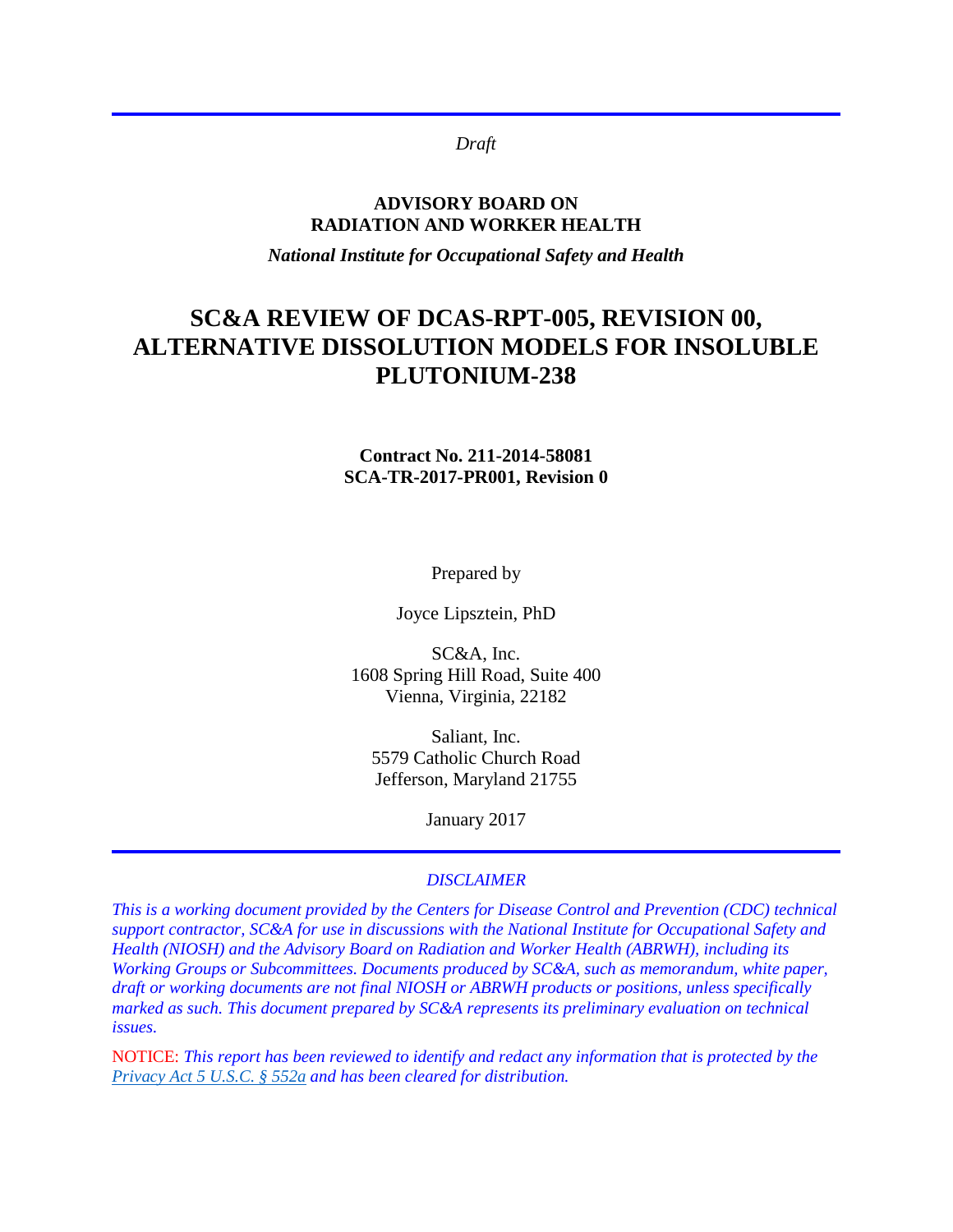| <b>Effective Date:</b> | <b>Revision No.</b> | <b>Document No./Description:</b> | Page No. |
|------------------------|---------------------|----------------------------------|----------|
| 01/13/2017             | (Draft)             | SCA-TR-2017-PR001                | 2 of 10  |

### **SC&A, INC.:** *Technical Support for the Advisory Board on Radiation and Worker Health Review of NIOSH Dose Reconstruction Program*

| <b>DOCUMENT TITLE:</b>                         | SC&A Review of DCAS-RPT-005, Revision 00, Alternative<br>Dissolution Models for Insoluble Plutonium-238 |  |
|------------------------------------------------|---------------------------------------------------------------------------------------------------------|--|
| <b>DOCUMENT NUMBER/</b><br><b>DESCRIPTION:</b> | SCA-TR-2017-PR001                                                                                       |  |
| <b>REVISION NO.:</b>                           | $0$ (Draft)                                                                                             |  |
| <b>SUPERSEDES:</b>                             | N/A                                                                                                     |  |
| <b>EFFECTIVE DATE:</b>                         | January 13, 2017                                                                                        |  |
| <b>TASK MANAGER:</b>                           | Kathleen Behling [signature on file]                                                                    |  |
| <b>PROJECT MANAGER:</b>                        | John Stiver, MS, CHP [signature on file]                                                                |  |
| <b>DOCUMENT</b><br><b>REVIEWER(S):</b>         | Kathleen Behling [signature on file]<br>John Stiver, MS, CHP [signatures on file]                       |  |

#### **Record of Revisions**

| <b>Revision</b><br><b>Number</b> | <b>Effective</b><br>Date | <b>Description of Revision</b> |
|----------------------------------|--------------------------|--------------------------------|
| $0$ (Draft)                      | 01/13/2017               | Initial issue                  |
|                                  |                          |                                |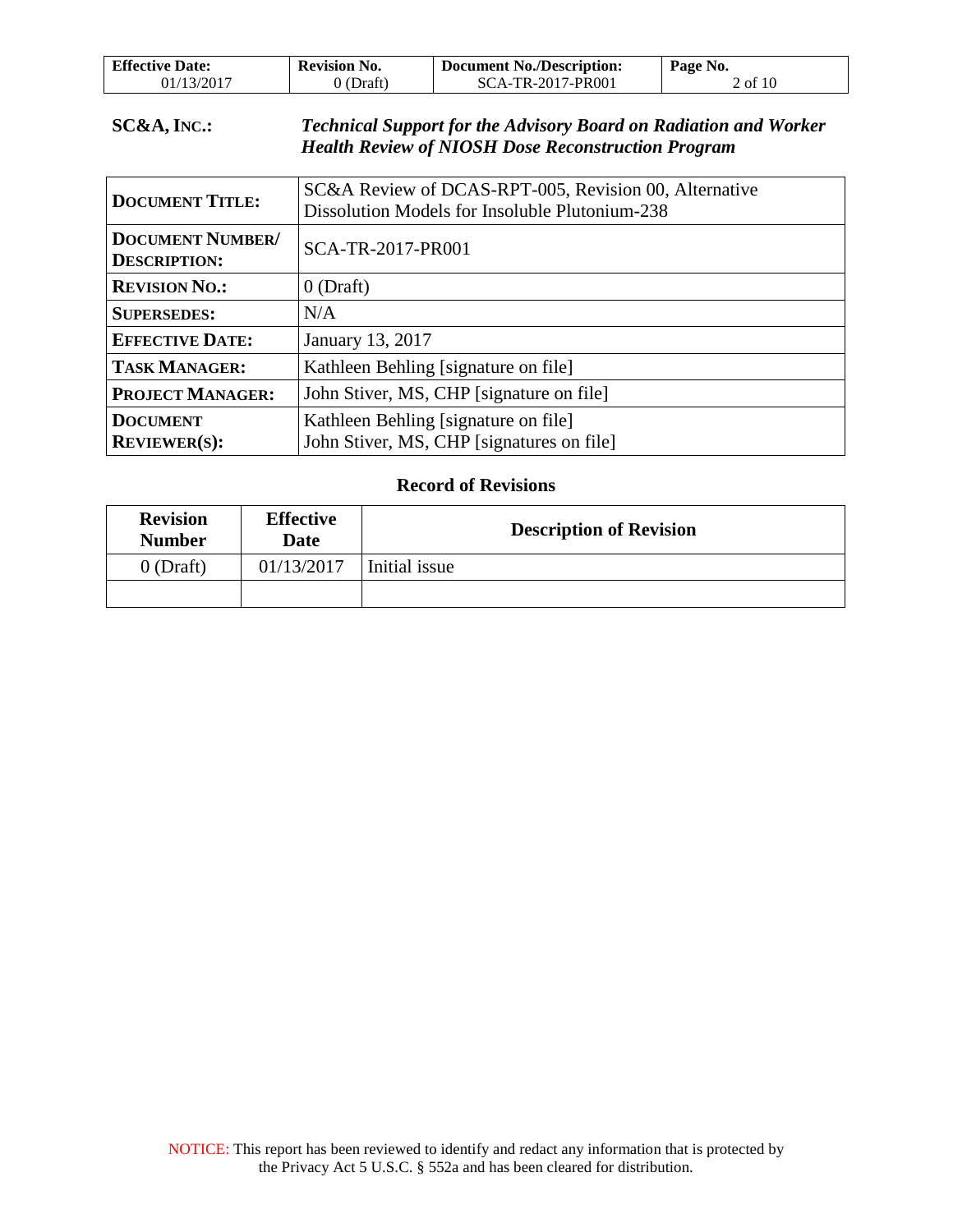| <b>Effective Date:</b> | <b>Revision No.</b> | <b>Document No./Description:</b> | Page No. |
|------------------------|---------------------|----------------------------------|----------|
| 01/13/2017             | 0 (Draft)           | SCA-TR-2017-PR001                | 3 of 10  |

# **TABLE OF CONTENTS**

| 1.0 |      |                                                                                |  |
|-----|------|--------------------------------------------------------------------------------|--|
| 2.0 |      |                                                                                |  |
| 3.0 |      | Discussion of the Status of the 14 Findings Presented by SC&A in Its Review of |  |
|     | 3.1  |                                                                                |  |
|     | 3.2  |                                                                                |  |
|     | 3.3  |                                                                                |  |
|     | 3.4  |                                                                                |  |
|     | 3.5  |                                                                                |  |
|     | 3.6  |                                                                                |  |
|     | 3.7  |                                                                                |  |
|     | 3.8  |                                                                                |  |
|     | 3.9  |                                                                                |  |
|     | 3.10 |                                                                                |  |
|     | 3.11 |                                                                                |  |
| 4.0 |      |                                                                                |  |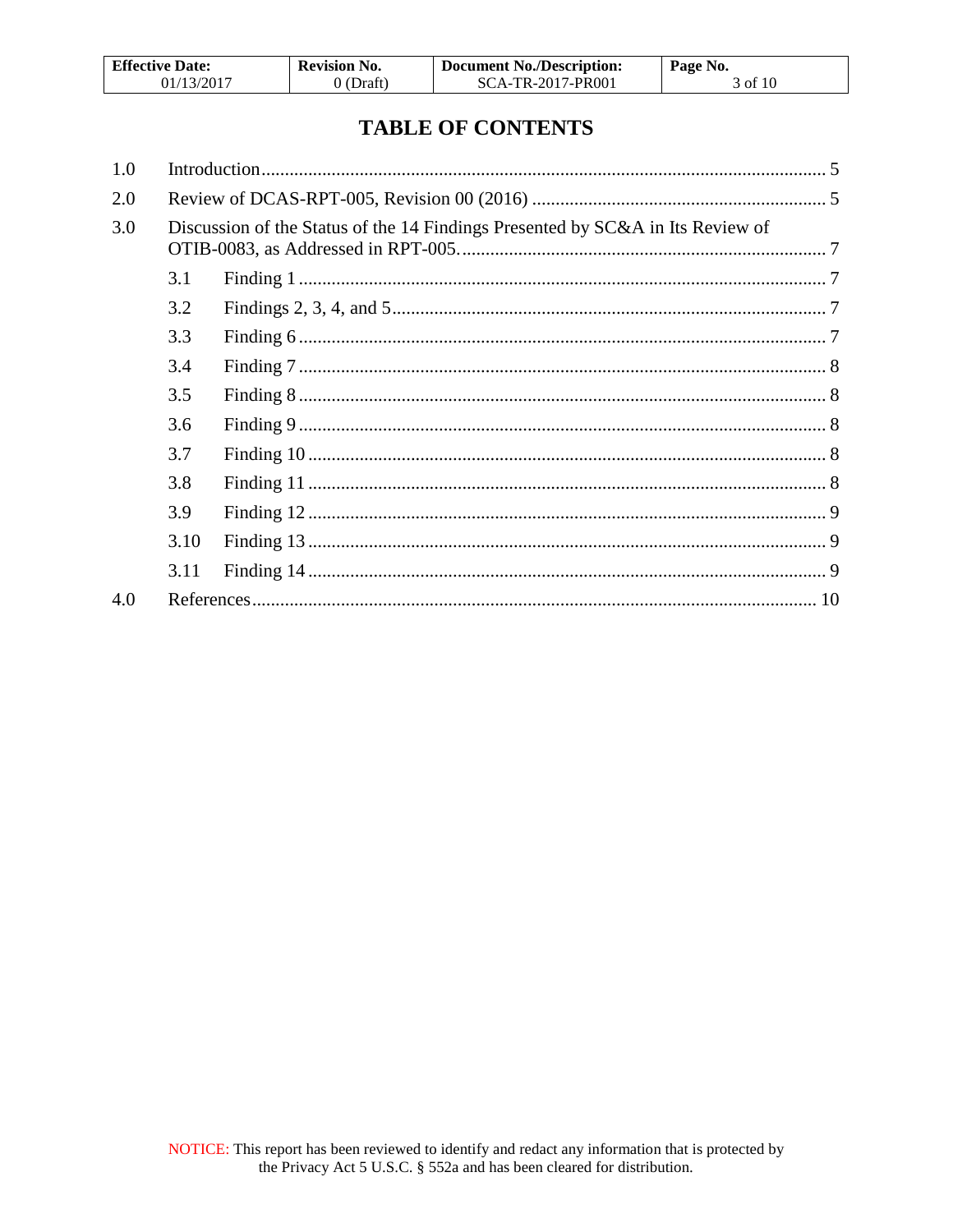| <b>Effective Date:</b> | <b>Revision No.</b> | <b>Document No./Description:</b> | Page No. |
|------------------------|---------------------|----------------------------------|----------|
| 01/13/2017             | $0$ (Draft)         | SCA-TR-2017-PR001                | 4 of 10  |

# **ABBREVIATIONS AND ACRONYMS**

| <b>ABRWH</b> | Advisory Board on Radiation and Worker Health         |
|--------------|-------------------------------------------------------|
| <b>DCAS</b>  | Division of Compensation Analysis and Support         |
| <b>ICRP</b>  | International Commission on Radiological Protection   |
| <b>IMBA</b>  | <b>Integrated Modules for Bioassay Analysis</b>       |
| <b>LANL</b>  | Los Alamos National Laboratory                        |
| <b>NIOSH</b> | National Institute for Occupational Safety and Health |
| <b>NUMEC</b> | Nuclear Materials & Equipment Corporation             |
| <b>ORAUT</b> | Oak Ridge Associated Universities Team                |
| <b>OTIB</b>  | <b>ORAUT</b> technical information bulletin           |
| Pu           | plutonium                                             |
| SRS          | Savannah River Site                                   |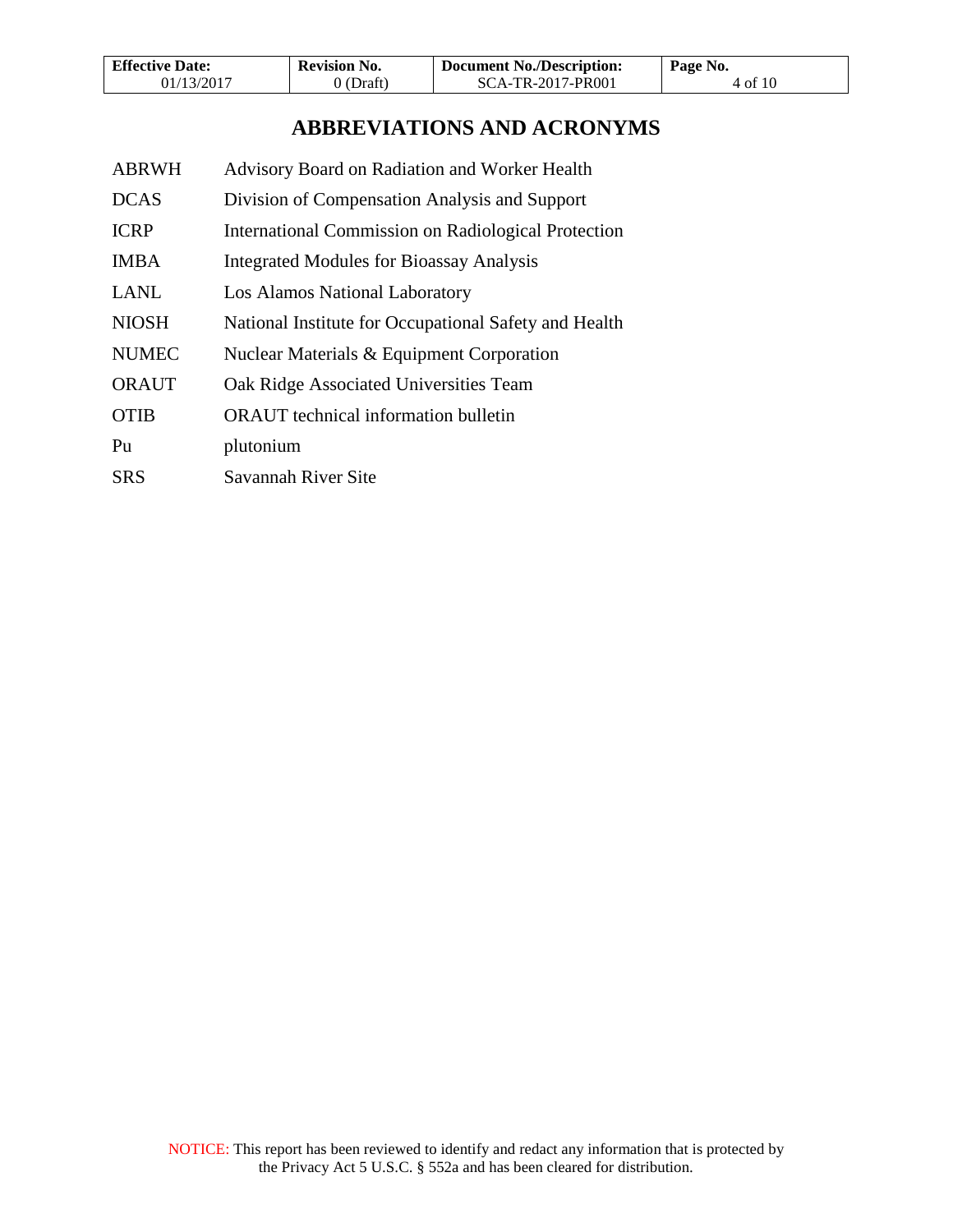| <b>Effective Date:</b> | <b>Revision No.</b> | <b>Document No./Description:</b> | Page No. |
|------------------------|---------------------|----------------------------------|----------|
| 01/13/2017             | 0 (Draft)           | SCA-TR-2017-PR001                | 5 of 10  |

## **1.0 INTRODUCTION**

<span id="page-4-0"></span>The National Institute for Occupational Safety and Health (NIOSH) presented DCAS-RPT-005, *Alternative Dissolution Models for Insoluble Pu-238* (2016, hereafter "RPT-005") to replace ORAUT-OTIB-0083 (hereafter "OTIB-0083"), Revision 0, *Dissolution Models for Insoluble Plutonium-238* (2013), which was cancelled.

Several changes were made that address most of the 14 findings that SC&A presented in its review of OTIB-0083 (SC&A 2013). Those findings were discussed during the February 13, 2014, Subcommittee on Procedures Review meeting.

# **2.0 REVIEW OF DCAS-RPT-005, REVISION 00 (2016)**

<span id="page-4-1"></span>RPT-005 provides guidance on the evaluation of intakes for workers who were exposed to ceramic forms of plutonium-238 (Pu-238). Workers who are exposed to Pu-238 can exhibit non-monotonic urinary excretion patterns that are indicative of non-standard lung biokinetics.

RPT-005 indicates that site-specific lung dissolution models should be used in dose reconstructions for insoluble forms of Pu-238 as an additional dissolution type, in addition to the standard Types M and S. The dissolution type that results in the highest dose to the organ of interest should be used for the final dose assignment.

These additional dissolution types should be used at the Los Alamos National Laboratory (LANL), the Mound Site, the Savannah River Site (SRS), and the Nuclear Materials & Equipment Corporation (NUMEC). Incidents involving exposure to similar Pu-238 sources at other sites should be evaluated on a case-by-case basis, using the LANL model.

As described in RPT-005, the available urinary excretion patterns following intakes of Pu-238 at LANL, the Mound Site, and SRS were reviewed. Using these data, parameters for site-specific dissolution models were developed for the Mound and LANL sites.

The report is very well written, with all sections explained in a didactic way. RPT-005 discusses the reason for the special lung modeling for exposures to certain ceramic compounds of Pu-238, describes the International Commission on Radiological Protection (ICRP) Publication 66 (1994) lung dissolution model and its parameters, and provides the applicable inputs into the Integrated Modules for Bioassay Analysis (IMBA) software.

The document is scientifically well based. Attachment A, Sections A-1, A-2, and A-3, describe the development of personalized model parameters for various individuals who were exposed at LANL, Mound, and SRS. Each exposure case is described and the parameters are derived using individual bioassay data. Table A-1, Section A-5, provides the lung dissolution parameters estimated for workers exposed at LANL, Mound, and SRS. The parameters for standard Type S plutonium (S-21) and standard Type M plutonium (M-22) are also given. Figure A-7 shows the comparisons of individual curve fittings, using the dissolution parameters from Table A-1.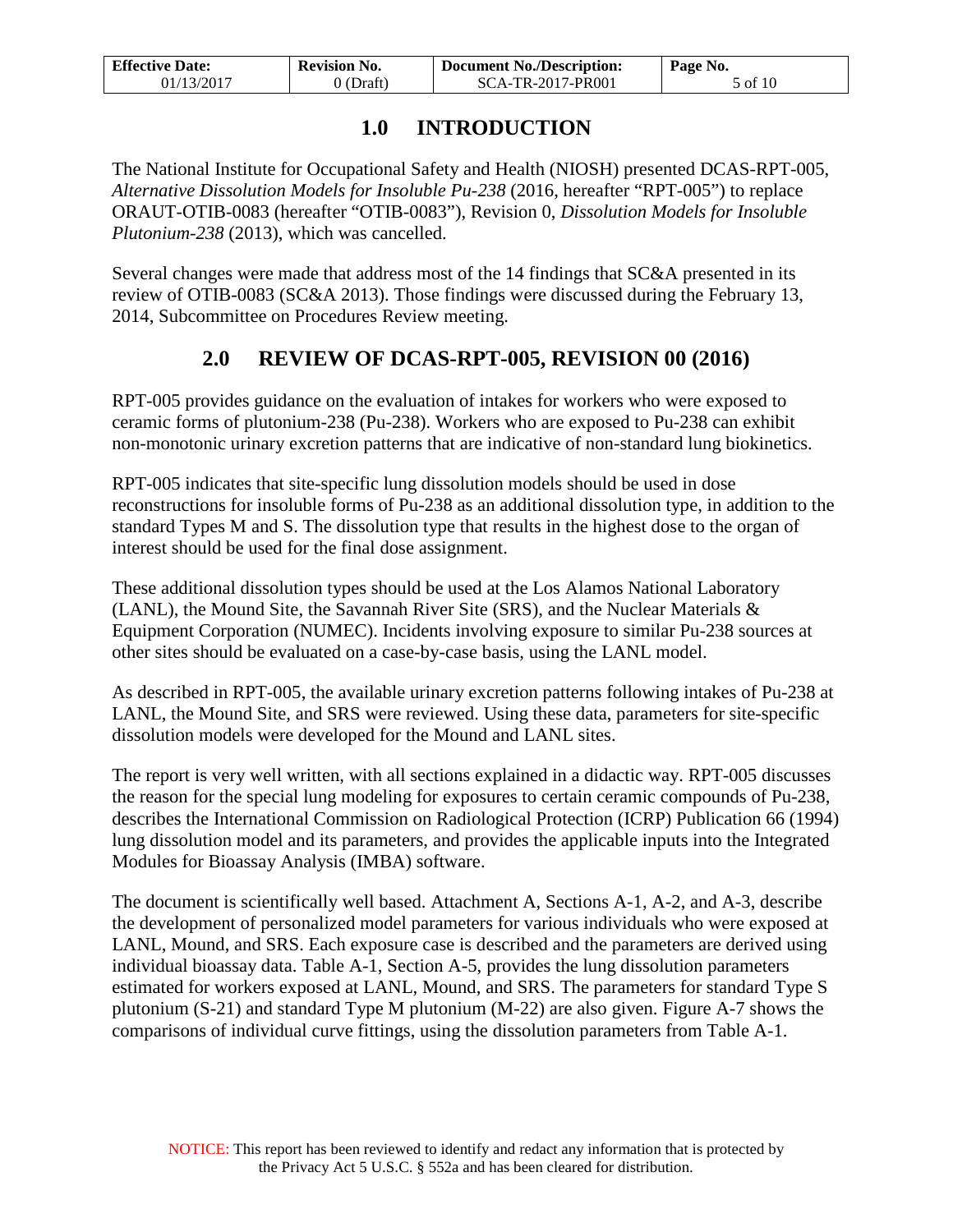| <b>Effective Date:</b> | <b>Revision No.</b> | <b>Document No./Description:</b> | Page No. |
|------------------------|---------------------|----------------------------------|----------|
| 01/13/2017             | $\partial$ (Draft)  | SCA-TR-2017-PR001                | 6 of 10  |

Attachment A, Section A-5, summarizes the lung dissolution parameters that should be used for each site. In this section, SC&A has some concerns related to NIOSH's statement that:

*The parameters for Mound-13 are considered to be representative of those observed for Mound cases and should be used as the defaults for Mound and SRS.* 

SC&A believes that NIOSH should explain why the parameters for Mound-13 should be used as the default for Mound.

In addition, the inclusion of SRS default parameters in the sentence quoted above, implying that the default parameters for Mound should be used for SRS, is probably a typographical error, because it contradicts the following paragraph from Section A.5.1:

*The LANL default model is considered to be the most conservative of the models and should be used for NUMEC and any other site where a 238Pu dissolution model is needed but was not explicitly defined in the report. Given that there is only one case available for evaluation at SRS, a site-specific dissolution model could not be developed. Examination of Figure A-7 indicates the clearance pattern of 238Pu falls somewhere between that of Mound and LANL. Thus, the LANL model should also be used for SRS cases.* [emphasis added]

### **SC&A finds the above paragraph to be correct and claimant favorable.**

In summary, SC&A has two findings about RPT-005:

- **Finding 1:** NIOSH should provide justification for using Mound Case 13 dissolution parameters as the default for all Mound workers.
- **Finding 2:** The use of Mound Case 13 parameters as a default for SRS workers is an apparent mistake. It contradicts the more claimant-favorable statement in the same section of the report: "The LANL model should also be used for SRS cases."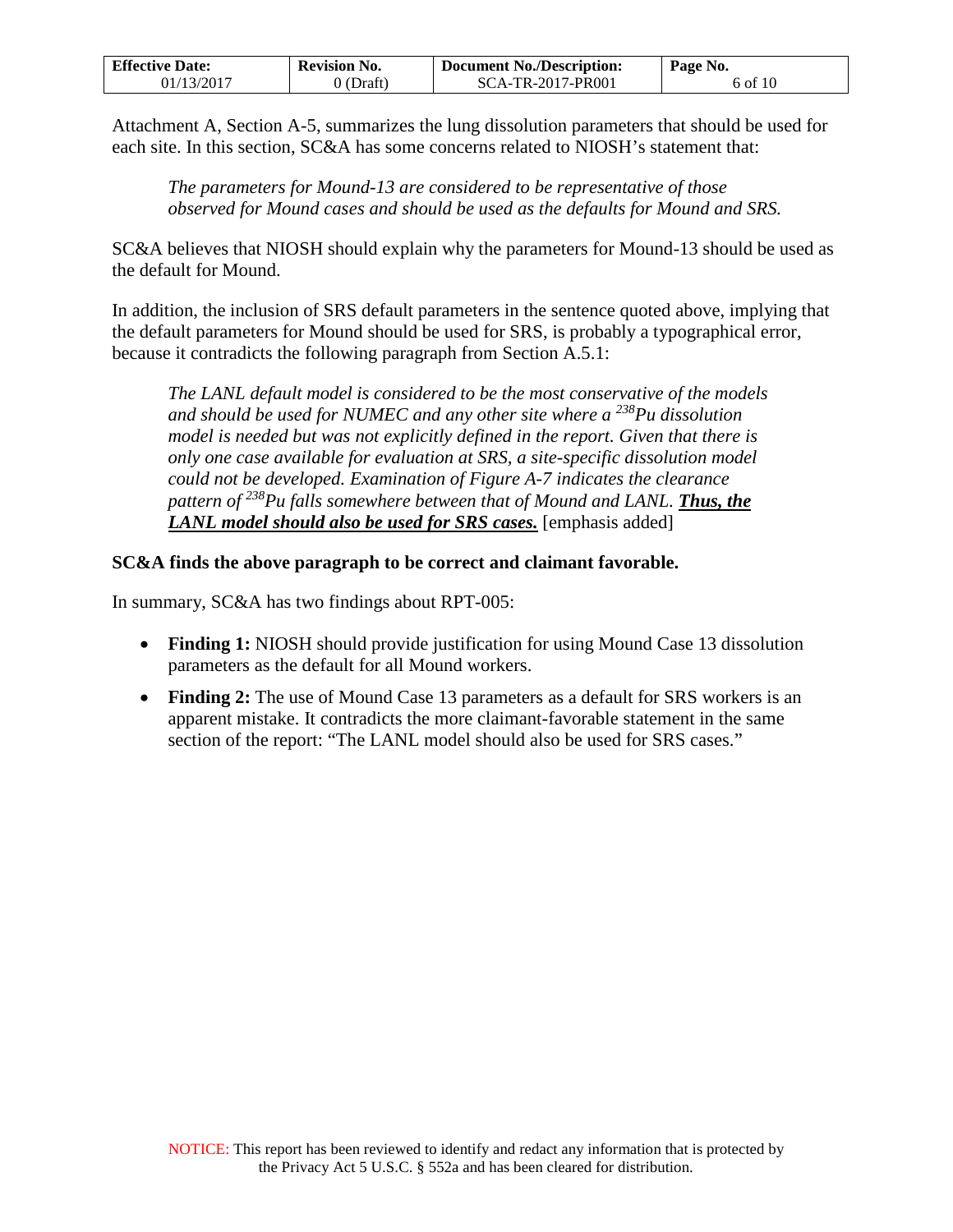<span id="page-6-0"></span>

| <b>Effective Date:</b> | <b>Revision No.</b> | <b>Document No./Description:</b> | Page No.     |
|------------------------|---------------------|----------------------------------|--------------|
| 01/13/2017             | (Draft)             | SCA-TR-2017-PR001                | $\circ$ f 10 |

# **3.0 DISCUSSION OF THE STATUS OF THE 14 FINDINGS PRESENTED BY SC&A IN ITS REVIEW OF OTIB-0083, AS ADDRESSED IN RPT-005.**

Summarized below are the 14 findings identified as a result of SC&A's review of OTIB-0083 (SC&A 2013), along with a brief discussion of whether SC&A believes these findings have been adequately addressed in RPT-005.

## <span id="page-6-1"></span>**3.1 FINDING 1**

The applicability and target audience of OTIB-0083 is not well defined.

SC&A recommends that this finding be closed: RPT-005 clearly defines the target audiences and the U.S. Department of Energy and atomic weapons employer sites that had the potential for exposure to this form of plutonium.

## <span id="page-6-2"></span>**3.2 FINDINGS 2, 3, 4, AND 5**

- **Finding 2:** NIOSH did not demonstrate that Type J plutonium is a material that would be rarely encountered in the workplace.
- **Finding 3:** NIOSH does not explain why Type L was chosen to evaluate the doses for certain scenarios, as exemplified in Tables 2-1 and 2-2. Type L was derived based on a singular incident that occurred at Mound in 1960.
- **Finding 4:** NIOSH did not demonstrate that Type L was commonly found in the workplace at Mound or at any other places.
- **Finding 5:** NIOSH did not demonstrate that exposures at Mound to Pu-238 that show non-monotonic absorption from the lungs may be well characterized by Type L Pu-238, at all times and at all areas.

SC&A recommends that Findings 2, 3, 4, and 5 be closed: These findings can be closed because RPT-005 refers to the application of lung model "Type L" at Mound, as well as at other sites. NIOSH now differentiates the sites (LANL, SRS, NUMEC, and Mound). For Mound, in particular, data from various incidents are used to derive the most suitable model for Pu-238 to be applied in the installation.

## <span id="page-6-3"></span>**3.3 FINDING 6**

NIOSH does not state whether the technical calculations to derive the limiting dissolution types should stand as examples of similar calculations to be performed in other facilities besides Mound.

SC&A recommends that Finding 6 be closed: NIOSH now specifies how alternative dissolution models for Pu-238 should be applied to different installations.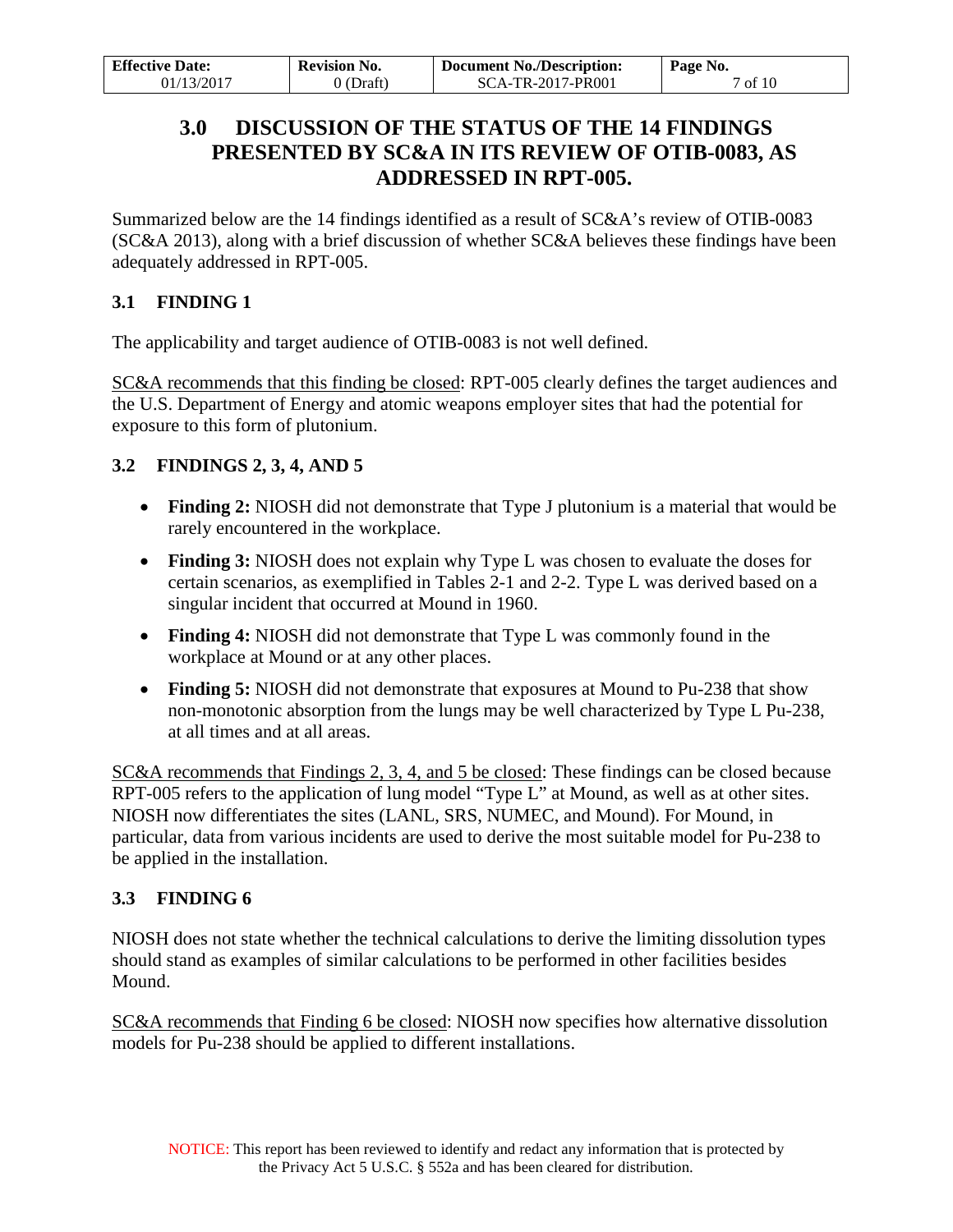| <b>Effective Date:</b> | Revision No. | <b>Document No./Description:</b> | Page No. |
|------------------------|--------------|----------------------------------|----------|
| 01/13/2017             | ) (Draft)    | SCA-TR-2017-PR001                | 8 of 10  |

### <span id="page-7-0"></span>**3.4 FINDING 7**

NIOSH does not compare organ doses from acute intakes of Type L Pu-238 with chronic intakes of Types M and S Pu-238 materials. NIOSH should discuss the limiting dissolution types for acute intakes of Type L versus chronic intakes of Type M or Type S Pu-238, as this is an important problem in dose reconstruction.

SC&A recommends that Finding 7 be closed: This finding does not apply to RPT-005.

### <span id="page-7-1"></span>**3.5 FINDING 8**

In Section 4, NIOSH defines the parameters for Type L exposures at Mound and compares the dissolution curves with Type J and Type S but does not demonstrate that Type L is typical of Mound exposures.

SC&A recommends that Finding 8 be closed: This finding does not apply to RPT-005.

### <span id="page-7-2"></span>**3.6 FINDING 9**

The purpose of Section 4 is not well defined in relation to other exposures to Pu-238 that show non-monotonic behavior at Mound and at other sites.

SC&A recommends that Finding 9 be closed: RPT-005 defines non-monotonic behavior of Pu-238 at other sites besides Mound.

### <span id="page-7-3"></span>**3.7 FINDING 10**

There is no guidance in either ORAUT-TKBS-0016-5, Revision 02, or OTIB-0083 on which areas of Mound and in which time period Tables 2-1 and 2-2 should be used. The lack of such guidance implies that the tables should be used at all areas and at all times to interpret Mound Pu-238 bioassay results. If this is not NIOSH's intent, then either ORAUT-TKBS-0016-5, Revision 02, or OTIB-0083 should be modified to specify where and when Tables 2-1 and 2-2 should be used.

SC&A recommends that Finding 10 be closed: Alternative models for dissolution of Pu-238 are defined in Attachment A, Section A-5.1.

### <span id="page-7-4"></span>**3.8 FINDING 11**

For sites other than Mound where non-monotonic behavior of Pu-238 is observed, there is no assurance that the Pu-238 behavior at that site will correspond to Mound's Type L Pu-238 behavior. There is no information in OTIB-0083 on how to deal with exposures to Pu-238 material that present dissolution parameters different from Types M, S, and L. Thus, the usefulness of OTIB-0083 to sites other than Mound is questionable.

SC&A recommends Finding 11 be closed: Alternative models for dissolution of Pu-238 are defined for different sites and summarized in Attachment A.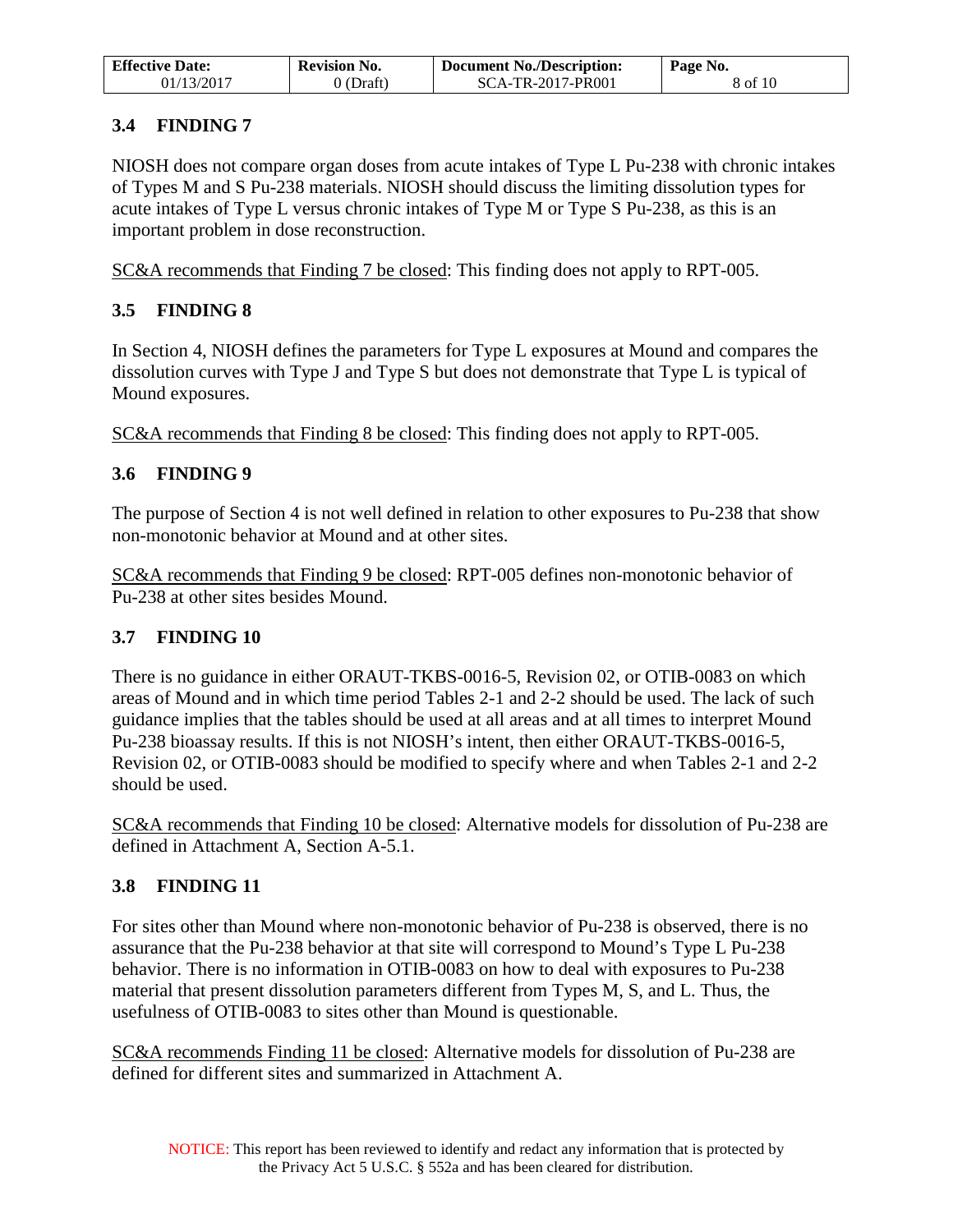| <b>Effective Date:</b> | <b>Revision No.</b> | <b>Document No./Description:</b> | Page No. |
|------------------------|---------------------|----------------------------------|----------|
| 01/13/2017             | ) (Draft)           | SCA-TR-2017-PR001                | 9 of 10  |

### <span id="page-8-0"></span>**3.9 FINDING 12**

OTIB-0083 is difficult to follow and understand. The sections do not follow a natural order. NIOSH's Type J and NIOSH's Type L Pu-238 compounds are only introduced in Section 4, although they are used in Sections 1, 2, and 3.

SC&A recommends that Finding 12 be closed: This finding does not apply to RPT-005.

### <span id="page-8-1"></span>**3.10 FINDING 13**

OTIB-0083 is essentially the same document as the white paper, *Modeling Intakes of Pu-238 at Mound* (LaBone and Brackett 2009). OTIB-0083 is only clear for those that participated in discussions regarding Pu-238 exposures at Mound.

SC&A recommends that Finding 13 be closed: This finding does not apply to RPT-005.

## <span id="page-8-2"></span>**3.11 FINDING 14**

OTIB-0083 does not discuss the existence of other non-monotonic forms of Pu-238 at Mound, nor present any research done to prove that Type L is the only appropriate form of Pu-238 to be included in the calculation of the limiting dissolution type.

SC&A recommends that Finding 14 be closed: For Mound, data from various incidents are used to derive the most suitable model for Pu-238 to be applied in the installation.